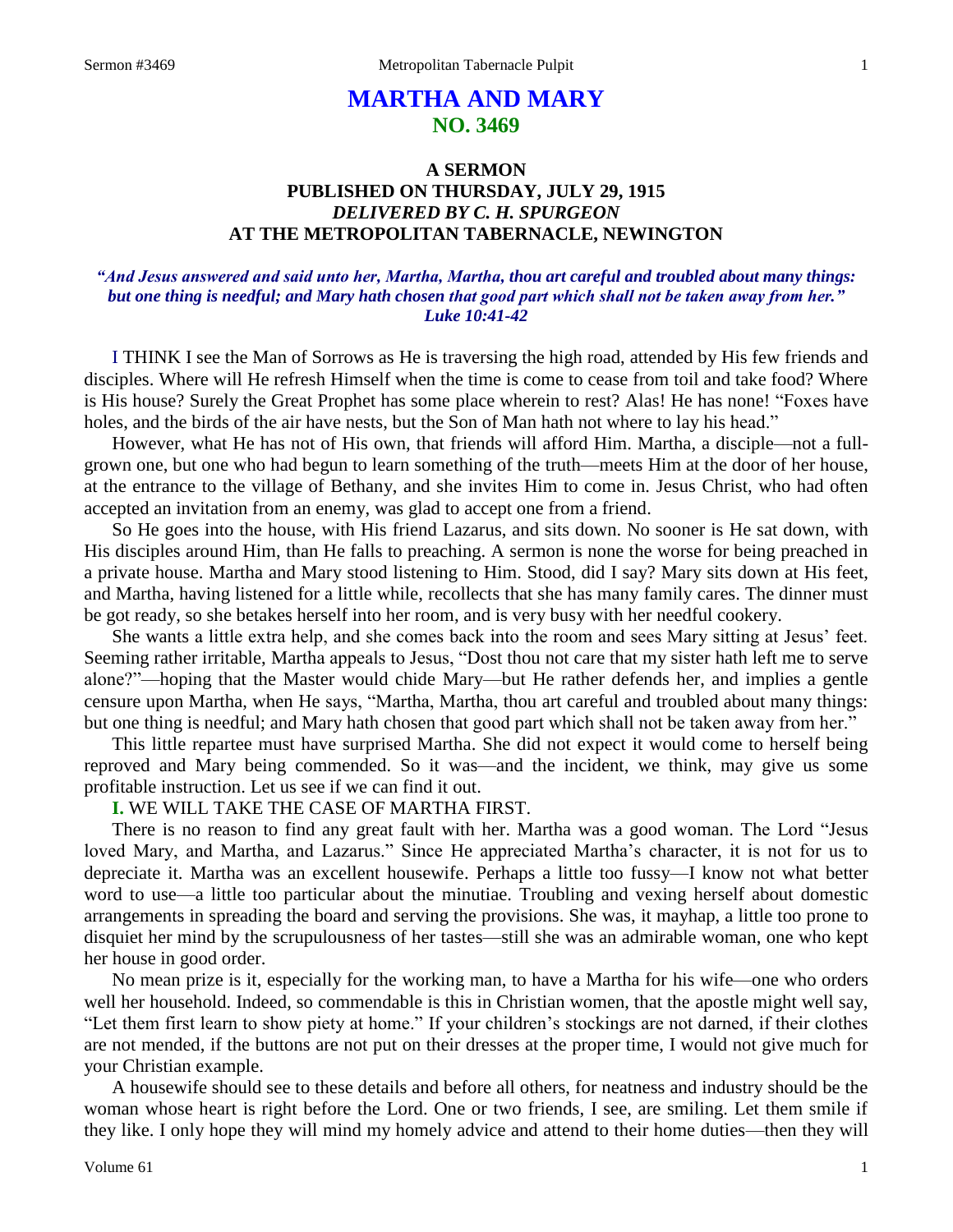make their husbands smile with satisfaction and their families will look brighter. If they have ungodly husbands, it will tend to paint religion in fairer colors, and to commend it to their esteem.

In what respect, then, was Martha to blame? Well, though she got a little censure, you see Jesus does not upbraid her severely. His words are very kind—"Martha, Martha." We do not address women thus familiarly by name, you know, unless we are very intimate with them. I would not venture to call you by your Christian name, because I do not know you well enough. We only do that with our friends and kinsfolk. So in the kindest way, making Himself very familiar with her, Jesus said, "Martha, Martha, thou art careful and troubled about many things"

'Twas little to say. He only indicated the fact, without uttering half as much complaint as she made against her sister Mary. What was her fault, then? Well, we think it was just this—the Lord Jesus Christ did not often come round those parts preaching. He had a large diocese—He was the travelling Bishop of the whole land. And it did seem to cast a little slight on His ministry for Martha to think more of the beef that was being roasted and the meats that were being prepared for the table, than of that rich food, that bread which came from heaven, which He was giving them.

If a preacher came to us but every now and then, dear brethren, I think the Word of God would become so precious to us that we might be pardoned neglecting some family cares in order to listen to it. But Martha, you see, *put her family cares somewhat before the precious Word of Christ*. And besides, she seems rather to have looked at her religion as a doing something which Christ needed of her, than as a taking the one thing needful which she needed from Christ.

Of such people there is now no lack. I trust they are in the faith, though they are but babes in grace. Their practical piety consists, to a large extent, in what they ought to do for Christ, and what He expects from them, rather than in realizing that delightful sense which some believers have of what Jesus has done for them.

Now what I can do for Christ is, I am sure, very little, and is a poor subject to engross all my thoughts. What He did for me is so amazing, so matchless, so unspeakable, so glorious, that I ought to give that the major part of my attention. I may sometimes run with Martha to do what Christ needs of me, but I think I ought more frequently to sit with Mary to receive from Christ what I need from Him.

Your religion is not of a first-class order if it be altogether looking at your practice, and not at the finished and perfect work of Christ. There will be at least a tendency in you to legality, and that tendency is so dangerous that it deserves to be rebuked. Though I would rebuke it as tenderly as I can, yet it must be somewhat sharply, that you may be sound in the faith.

Martha, Martha, Christ does not stand in need of you half as much as you do of Him. It is meet and proper for you to think how you may economize time to attend the house of prayer, and how you shall bring up your children in the nurture and admonition of the Lord, and how you shall save a little money to give to the poor or to Christ's church. All these things are right. It is well you should do them, but oh! remember, Christ did more for you.

Let your thoughts be fixed on His cross, on His life, on His death, or else you will get to be a Pharisee. Ah! Martha, you will get to think that you are saved by your own doings—and then it is all over with you if you ever come to think that. This was one of Martha's faults. She seemed to be more anxious about what she should do for Christ than she was grateful about what Christ had done for her.

Then, you see, *this led her to fret*, and that is always wrong. She began to be peevish and be vexed. Oh! she wanted to have a fine entertainment for Christ. She had out all the best dishes and she would have all the repast served in the daintiest manner. She would have nothing put on the table but what was the best of the best for such a one as her Lord.

So far this was right and much to her credit, but as little mishaps are apt to cause great annoyances, so she got her mind troubled and her temper irritated. Thus she fretted and vexed herself till the day that ought to have been all happiness and sunshine, because Christ was come, became all worry and hurry, distracting to her mind and distressing to her nerves.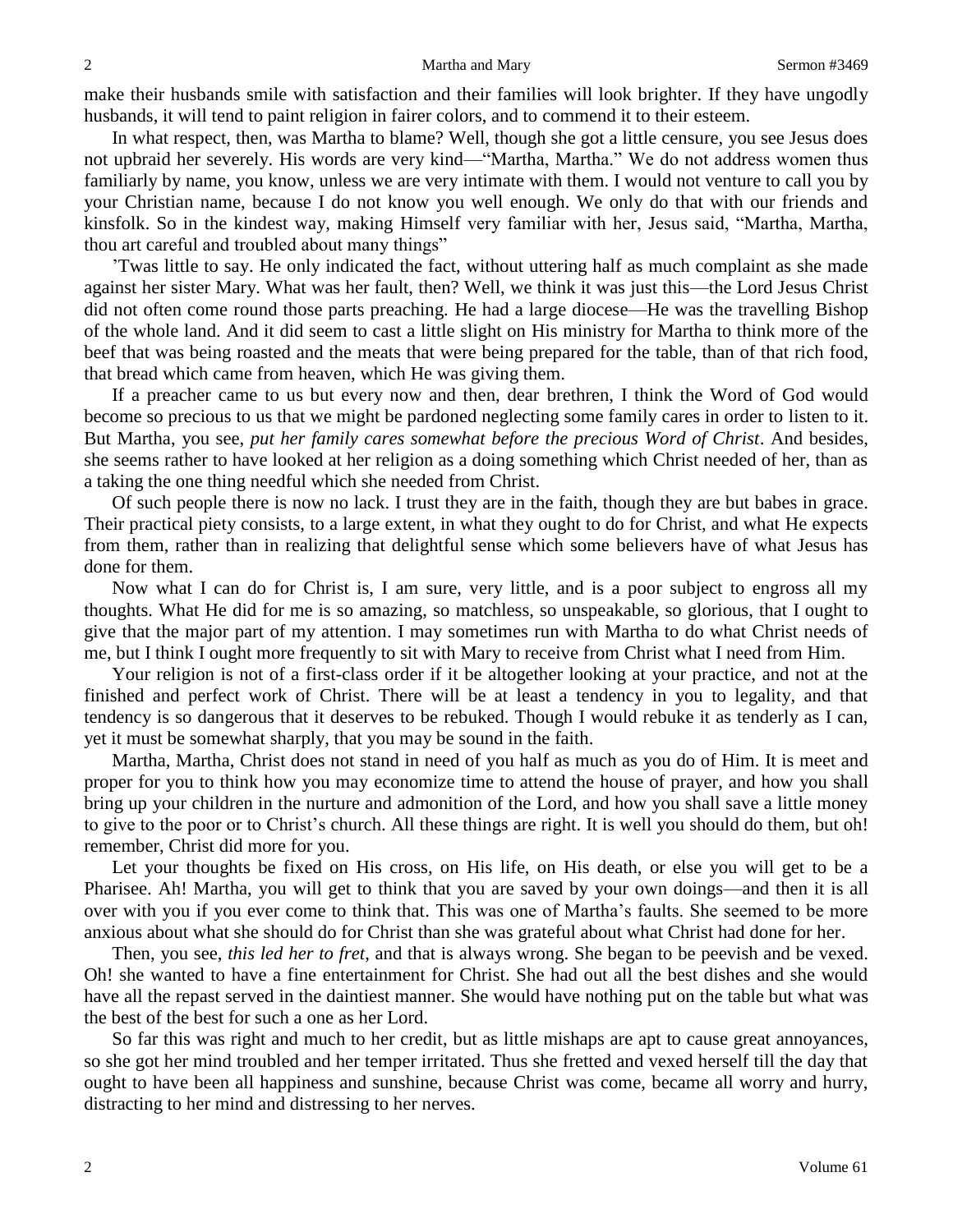Now that is wrong and lamentable. Remember, Christian, whatever you have to do, you should always cast all your care on Him who cares for you. Be careful for nothing, but in everything by prayer and supplication, make known your wants unto God. You are to be thoughtful, diligent, prudent, but anxious, carking, vexatious cares you are to turn out of the house as soon as possible, or else you will hear your Master say, "Martha, Martha, thou art careful and troubled about many things."

You must not be fretful about trifles, provoked with other people, or disquieted with yourself. Your fretting will not make things better—the ruffling of your temper will not smooth the current of affairs. Be calm. Be quiet. Be patient. Then the multitude of your labors will not disturb the serenity of your mind, though many things may have to be done, the much care may be greatly lightened, if it is not altogether avoided.

The next thing to blame in Martha was that while she was earnest herself in serving the Lord, *she began to upbraid her dear sister Mary*. Some minds are naturally censorious and prone to fault-finding. Others there be that, under exciting emotions, begin to criticize, censure, and criminate. Nay, Martha, you have no right to judge Mary. You are doing what you think to be right—she is doing what she thinks to be right—let her alone.

There are some earnest young men I know who would have everybody quite as zealous as themselves, and so would I—but there may happen to be some Christians who cannot, through infirmity, do quite as much. And some of these young men will grow out of temper with them and perhaps, speak disrespectful words of them. This is not right of you.

You must not judge another man's servant—to his own master he shall stand or fall. Martha, Martha, Martha, you have no business to find fault with Mary. And you busy Christians, you good, busy people, that do so much for Jesus, and wish you could do more, do not you sometimes grow angry because others are not as zealous as you are. Never let a bad temper be mixed with earnestness, for it will be like a dead fly in a pot of ointment—it will spoil the whole. Be not rash, Martha, in your judgment of Mary?

I fear, too, that *Martha a little censured her Lord—*and was not that a hard thing to do? Let us read the words, for fear I should do her an injustice. "Lord, dost thou not care that my sister hath left me to serve alone? Bid her, therefore, that she help me." Was not that an unkind thing to say? "Jesus, do You not care?"

Of course, He was always caring for every one of them. They never had a care but what He had it before them. All their burdens He was willing to bear. All their sufferings He was willing to relieve. And He came into this world on purpose to redeem them with His blood. It was a hard thing to say, "Master, dost thou not care?"

And so it is with some Christians—they do not set their eyes enough upon Christ's work and are all too busy with work for Christ. Hence they will even upbraid the Master Himself. These elder brothers and Martha, you know, was an elder sister—these elder brothers say, "Lo, these many years have I served thee, and yet thou never gavest me a kid that I should make merry with my friends; but as soon as this thy son was come, which hath devoured thy living with harlots, thou hast killed for him the fatted calf." This is a bad spirit, a very bad spirit.

I heard of a man, some time ago, calling himself a minister of Christ, who said he did not believe in revivals, nor did he look for any good from preaching in theaters, for, said he, "If God designs to bless the church, it stands to reason that He will first save those people who usually go to a place of worship, and not the riff-raff."

Now I did not like that speech. I hope he was a good man, but I am sure he spoke in a bad spirit, and it was with something like that spirit Martha spoke. She seemed to feel, "I have done all sorts of things. I have been busy and anxious, and I have taken no rest. Nobody knows how hot I have made myself, working with my own hands, and superintending other people's work. I have hurried up and down stairs, with all the toil and all the responsibility upon me—yet here is Mary, doing nothing, and Christ is just as pleased with her as if she were doing a thousand things."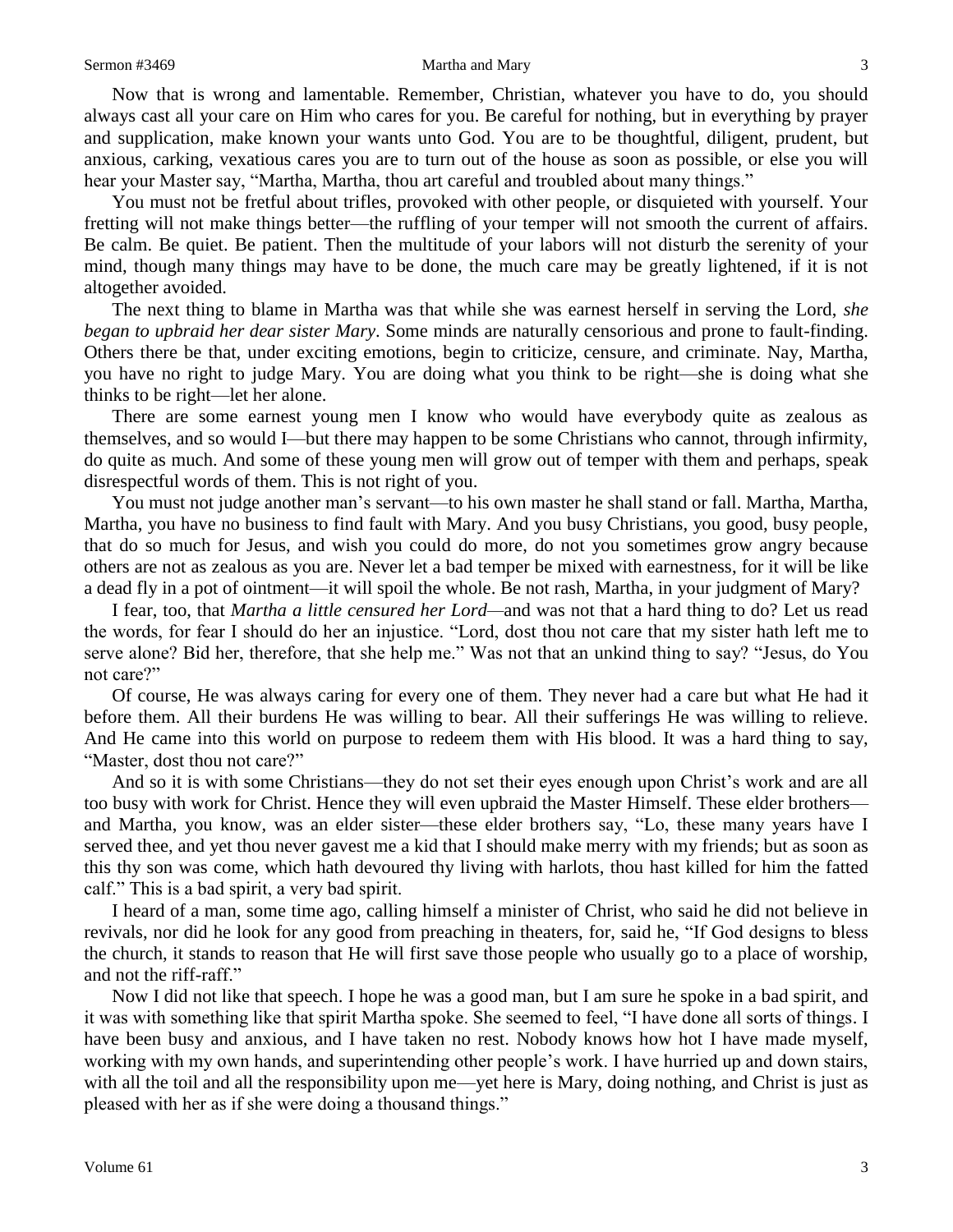#### 4 Martha and Mary Sermon #3469

Now I think Christ said, "Martha, Martha, thou art careful and troubled about many things," to rebuke the cropping up of a little of that ill-spirit which is always culpable and mischievous whenever it appears.

To close with Martha—I hope we have not been too severe upon her conduct, or reflected too much upon her character—*she may be used as a picture of the self-righteous*. Perhaps there are such here. There is a John or a James among you, perhaps, who says, "I go to my place of worship very punctually. I order my household with propriety. I conduct my business with integrity. I give to the poor. I subscribe to charities. I take my part in works of benevolence," and so on.

Ah! friends, you are cumbered with much serving, and you will never get to heaven that way. But one thing is needful, and that is the finished righteousness of Christ. Or is it Martha, there, that good woman that I think I heard say, "Well, I have brought up my children creditably. I have always behaved in such a manner that the neighbors give me a good character. I have never neglected my religious duties, so I shall go to heaven, I trust."

Ah! Martha, Martha! Those good things of yours will sink you. You cannot swim to heaven with them. One thing is needful—and that one thing is the finished righteousness of Jesus. Leave these fine things that cumber you, and come to Jesus just as you are, and you shall have the good part which cannot be taken from you.

But it is treating Martha too badly to make her a picture of the self-righteous. I shall only notice now, that *she is only like what some of us sometimes are*. When the minister comes into the pulpit he sometimes feels—at least I myself do—a great deal of concern about the friends that have to stand about the lights, about the draughts, and numerous other trivial matters. Full often I reproach myself for being thus cumbered about many things. Instead of being like Martha, the minister should be like Mary, sitting at Jesus' feet, and giving his undivided attention to the Master's words.

This is too often the case with the deacons and the Elders. They may be thinking about how arrangements may be made for the convenience of the congregation, and filled with anxiety that all may go off well, especially at extraordinary services. They are exposed to the same temptation that Martha was. I dare say, my dear brethren who carry round the bread and the cup at the Lord's Supper sometimes feel that they miss some of Mary's repose, and get some of Martha's cares in attending to that service. They would rather, perhaps, sit with you in the pew, like Mary, to enjoy the feast, rather than be like Martha to serve the tables.

Others of you are thinking about your children, your sons and your daughters. As you are anxiously praying the Lord to bless the Word to their souls, you, too, may sometimes get into such an anxious state as to be like Martha. Oh! it will be well for you if you can take the attitude of Mary—sitting at the Savior's feet, profound in reverence, yet familiar in communion with your blessed Lord—awed by His presence, cheered by His smile, impressed with His Word, delighted with His voice, catching the faintest syllable which shall fall from His divine lips—finding in Him enough to enthrall your soul with sacred love, and leaving Him to care for you, while you only care to sit at His feet and learn of Him stationed where no grievous looks or hasty words of Martha can tempt you to move away.

**II.** LET US NOW TURN TO THE CHARACTER OF MARY and see if we can find anything in that for practical use.

Do not think that Mary was lazy or that she preferred hearing sermons to doing her work. On another occasion she proved that she did not withhold her service or spare her substance, for she anointed the head of our Lord. She showed that she did not mind a sacrifice, for she did for Jesus what only one other person ever did—she anointed Him.

But here was the point about Mary's character—may it be found in yours and in mine—*she gave her attention less to the care of the body than to a care for the soul*. In truth, she loved to drink of the living water which Christ gives to those who are thirsty. She attended to the one thing needful. Alas! the world does not think that the care of the soul is the one thing needful. As a good old writer says, "The world thinks this is the one thing needless."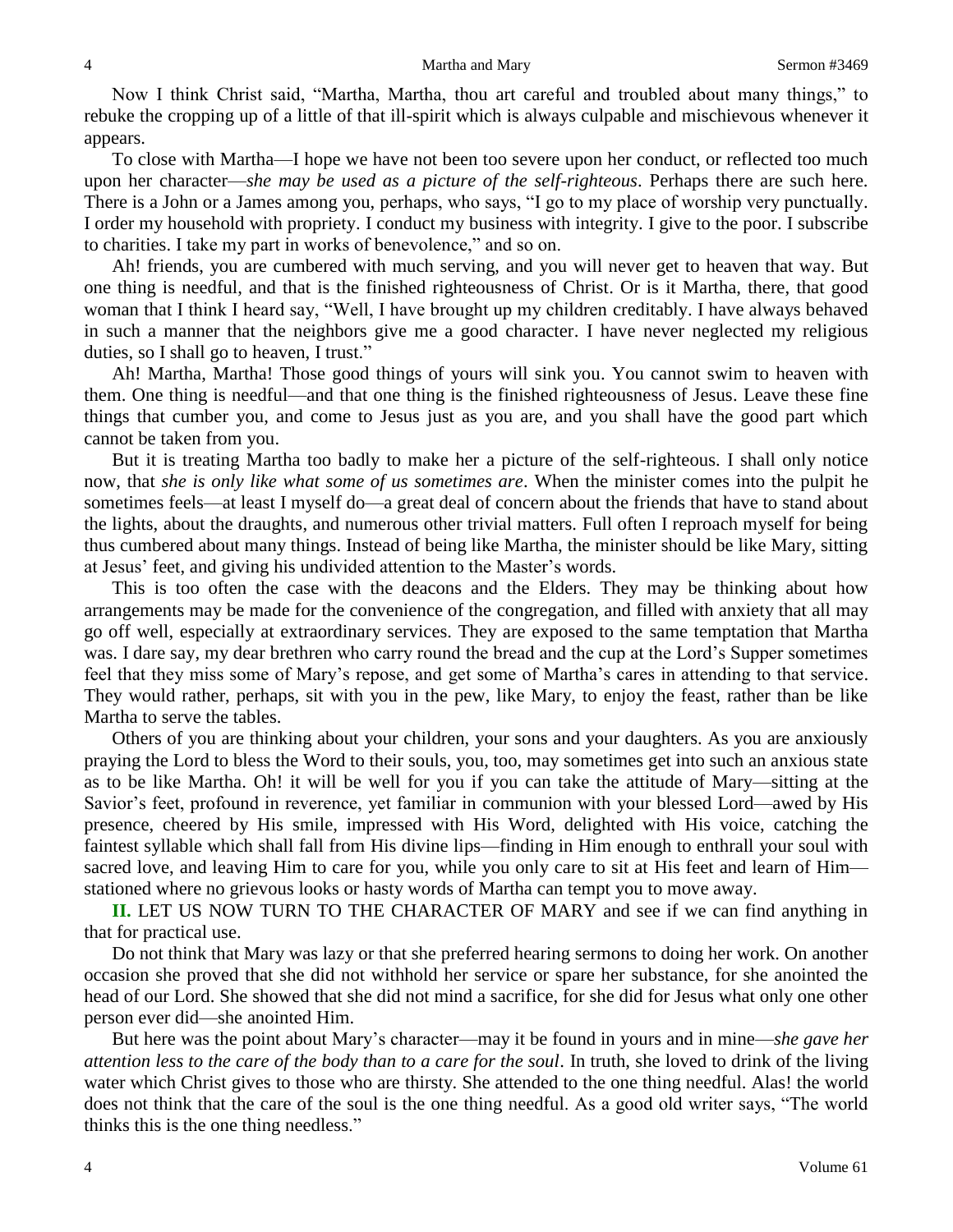#### Sermon #3469 Martha and Mary 5

They can dispense with religion, because to their notion, it is an encumbrance. We have heard some people call money the one thing needful. They despise religion and find their treasure in vanities that perish with the using and their joy in the things of earth that pass away like the rippling current or the revolving seasons.

Religion is the one thing needful to us all. It is the one thing needful to the minister. Without true religion in his heart, he is an impostor. He has taken upon himself an errand upon which the Master never sent him—a responsibility which shall crush his soul lower than the lowest hell. Lord, have mercy upon those ministers who dare to preach what they have not felt themselves.

But religion is also the one thing needful for the hearers—so needful, indeed, that if they have it not, all the sermons and prayers in the world will be but as fuel for their condemnation. We must have you, my dear hearers, brought to lay hold on Christ, or else impressions and professions, formality and morality, vows and votive offerings will but drug your conscience, cheat your hope, and end in black despair.

True religion is the one thing needful for the aged. I see some here whose bald heads and grey hairs admonish them that they are drawing near to the grave. Ah! my aged friend, what will you do, where will you be a little while hence, unless you have a Savior to rest upon? In the swellings of Jordan, how will you fare, if there is no kind spirit near you to say, "I am with thee; be not dismayed, for I am thy God"?

This, too, is the one thing needful for the middle-aged. Busy with care, toiling from morning till night as some of you are—if you have not the grace of God in your hearts, and the comforts of the Holy Spirit in your experience, what will you do? You will bring up your children for Satan. You will be the instruments of unrighteousness. All your works shall but earn for you the wages of heavy sorrow and bitter lamentations—your present life an endless regret.

And how needful is true religion for the young! It makes the young man wise. It makes the maiden fair.

# *"A flower, when offered in the bud, Is no vain sacrifice."*

We should not wait until we have grown old and decrepit, and then bring to God the blind and the lame for a sacrifice. Let us give Him the young bullock. Let us offer to Him the lambs of a year old. Since some die while they are young, let us repent while we are young, and believe in Jesus while the charm of springtime enlivens us, for it is the one thing needful to have faith in Him.

There are other things, you will tell me, that are needful. I answer, Yes, but this is the especially, pre-eminently, and universally needful thing. Imagine a man in the condemned cell at Newgate. There he sits, busy writing letters. He is going to die a felon's death. Knowing it will cruelly grieve his family, he is doing the best thing he can do—writing letters of consolation to them and trying to settle his little affairs.

In comes the King's messenger and he says to the man—only the man is too busy to listen to him— "I have his Majesty's free pardon." The man says, "I cannot attend to you. I cannot attend to you. I have got a letter to write to my wife." He goes on with his writing, but he is interrupted again with the news of his Majesty's free pardon. "I cannot attend to it," he says, "I have to write to my children, for I have to die next Monday," and he goes on writing.

Now do you not see, if the man will but stop and think, the free pardon will do far more for him than all his letters can? And if he shall but get that, he can attend to all the rest by and by. So is it with faith. A free pardon is offered by God, but you say, "Oh! but I have other things to look to." I tell you you can look to them afterwards, but while the angel of mercy stands by and presents you with a free pardon, I pray you take the one thing needful and mind the other things in due time.

There is a wreck yonder, a wreck far out upon the waste salt sea, and on it are men who are starving, till the bones start through their skin. They have hoisted a flag upon a pole. Those poor creatures are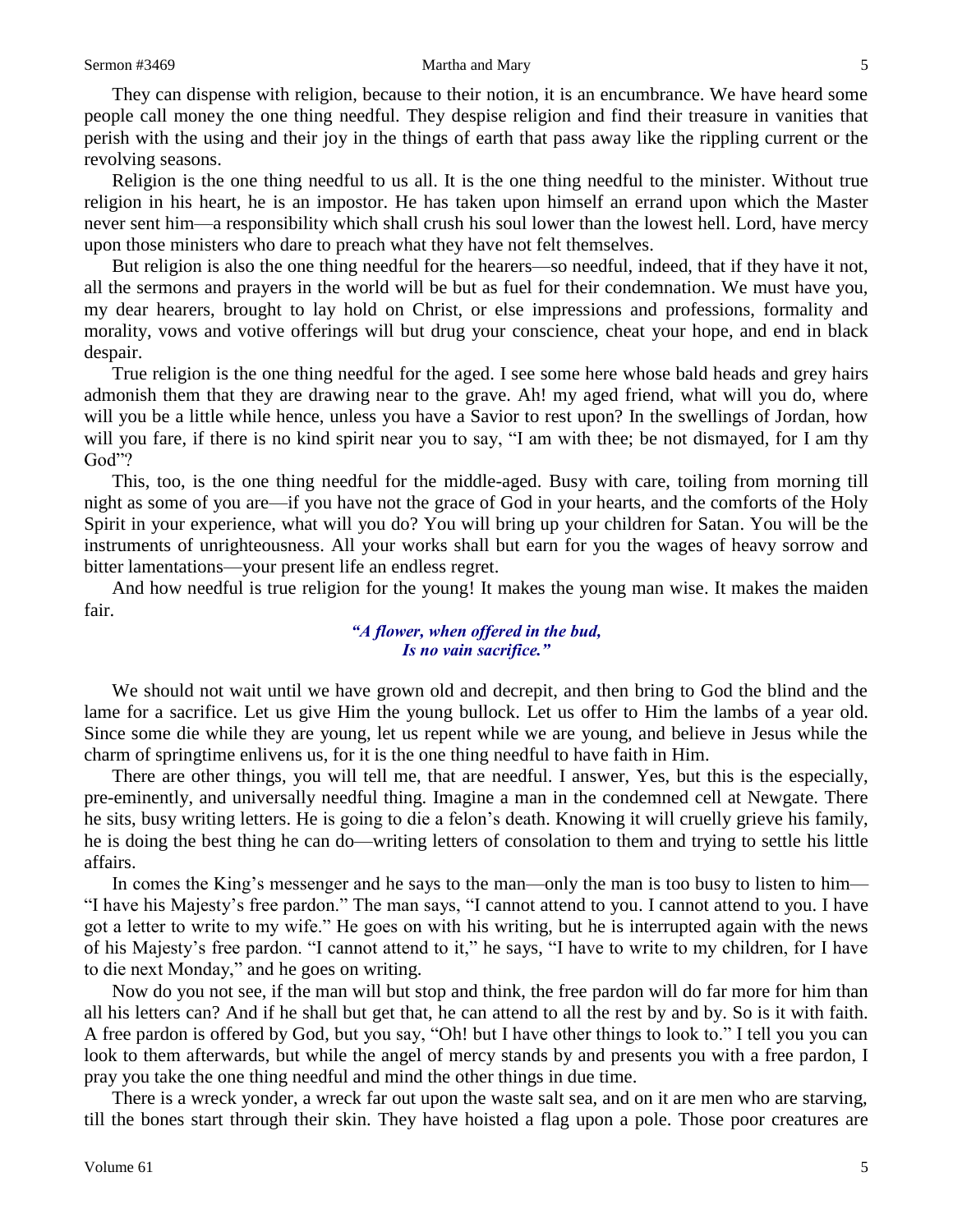almost destitute of clothing—the salt sea washes them, and at night they are all but frozen to death, and they only preserve their lives by huddling one upon another.

These people need a thousand things, you tell me. They want some generous diet to restore their flesh. They want their friends. They want their native country. They want their families and households. They want fresh clothing. Yes, but I tell you one thing is needful—they want a friendly sail and if they can but see a ship in the distance, and that ship can come to them, they have all they want.

And so you that are looking after bread, and after your families, and so on—oh! this is all well, but still, while you are on the raft, and are perishing, what you really want is Christ, who, like a friendly sail in the distance, comes to save you and is willing to take you on board His ship at once, and to give you all you want.

One thing is needful. Oh! Jane, lay you hold onto that. And John, and Thomas, and William, and Margaret—any of you, all of you—do the same. Leave other things for a little while. You know you can work and pray. You can go about your business and yet have faith in Christ. This will not interfere with your household cares. But do, I pray you, imitate Mary in getting hold of the all-important, the absolutely necessary one thing—a living faith in a living Savior. This was the first reason why Mary was commended—she got a hold of the one thing needful.

The next thing she was commended for was this—*it was her own choice*—"Mary hath chosen the good part." Some of our captious friends will be saying, "Ah! Ah! Are you now going to preach freewill now and tell us that it is man's choice?" Oh! brethren, you know what I think of man's will—that it is a slave, bound in iron fetters—but yet God forbid that I should alter Scripture to suit anybody's doctrine, or even my own.

Mary did choose the better part, and every man that is saved chooses to be saved. I know that at the back of his choice, and as the cause of his choice, there is God's choice, but still the grace of God always imparts grace to the man's heart. No one is dragged to heaven. Nor does anyone ever go to Christ against his will—the soul must be made willing in the day of God's power. This is the triumph of God's grace—not that He takes men to heaven as we might carry machines there, but that He expressly acts upon the human mind, leaves it as free as ever it was, and yet makes it perfectly obedient to His own will.

Mary chooses. God had chosen her in old eternity and therefore, she chooses Him.

# *"Chosen of Him ere time began, I choose Him in return."*

Now let us ask, for we cannot merit any commendation, have we chosen Christ? Have we chosen His cause, His truth, His cross? If you have got a religion that is not a matter of choice to you, I am afraid it is not of much use. If you attend any religion because you must—if you follow it of necessity, from a sense of duty, from the goadings of fear, or from the dictates of custom, I am afraid, when your religion is put in the scales, it will be found wanting. It must be a matter of solemn and deliberate choice with you.

Now which would be your present choice? Should the pleasures of this world be all daintily painted before your eyes—every joy that could regale the senses—music to charm the ear, perfumes for the nostrils, sweets for the mouth, and landscapes for the eyes, on the one side, and on the other side, let Christ and His cross be put before you—which would you chose? I know which some of you have chosen—may God alter your choice.

But I trust there are some here who can say, "Choose? Why, I have once for all chosen Christ. I have counted the cost and I reckon the reproach of Christ to be greater treasures than all the riches of Egypt." You are commended. Christ gently speaks to you a word of love when He says, "Mary hath chosen the good part, which shall not be taken from her."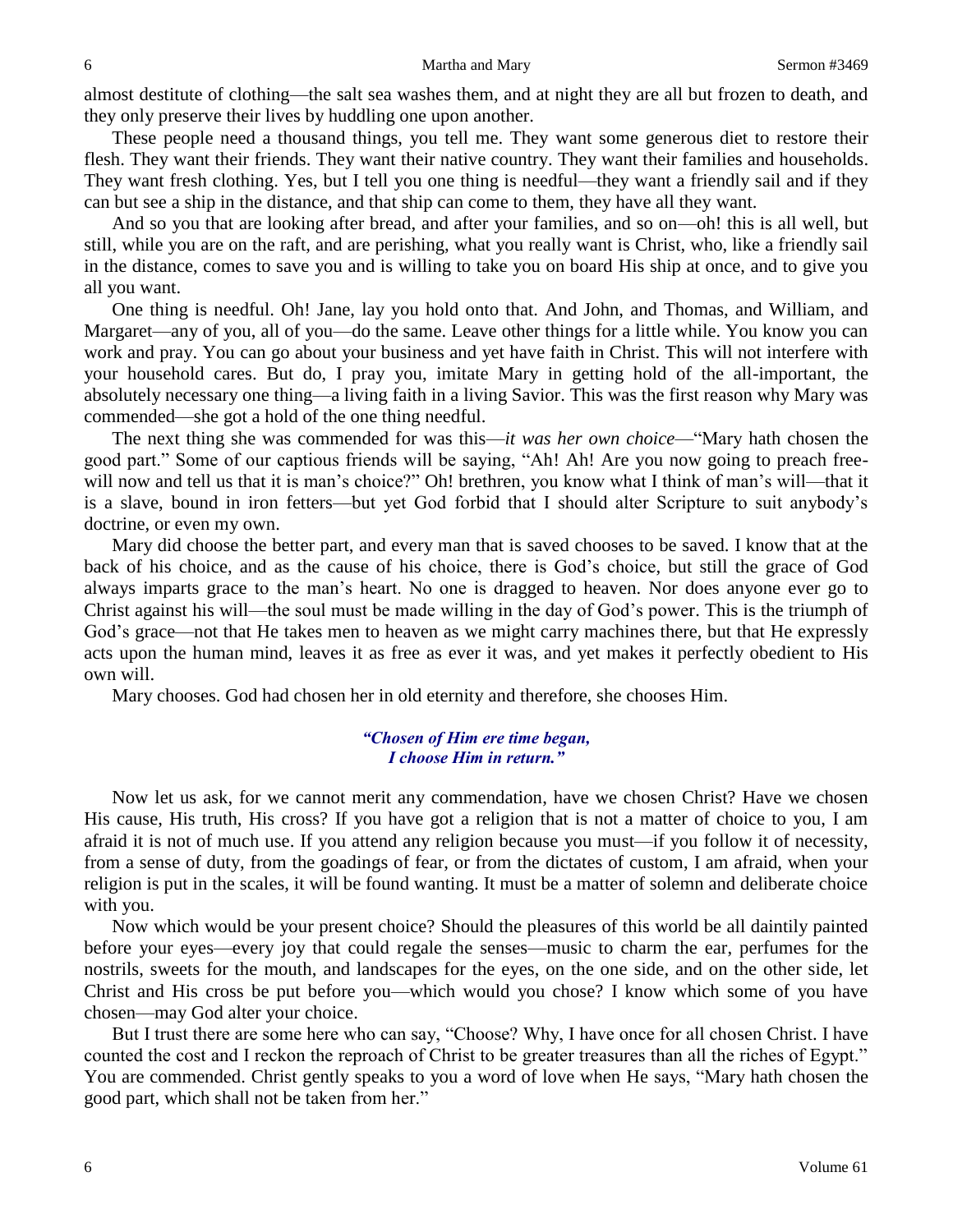### Sermon #3469 Martha and Mary 7 Martha and Mary 7 7 Martha and Mary 7 7 7 20 Martha and Mary 7 7 20 Martha and Mary 7 7 20 Martha and Mary 7 20 Martha and Mary 7 20 Martha and Mary 7 20 Martha and Mary 7 20 Martha and Mary

Mary was commended, too, because she *had chosen the good part*. It is good to know Christ, good in every sense—it is good for ourselves—it is good toward God, and good toward man. It is good in the sense of comfort. It is good in the sense of morality. Nobody can say anything against true religion who judges fairly. Even the judge upon the bench dares not say that to have a new heart and a right spirit is not good. True religion has in it everything that is lovely and of good repute, honest in the sight of men and devout in the sight of God.

Oh! Mary, now you have left your Martha-cares, and are resting wholly and only on Jesus, you have this for your heart's content, that you have not merely chosen the good, but that you have chosen the best of all the good—the good part with which no other portion can bear the least comparison.

There is one other commendation, and with that we close. *Mary had chosen that which could never be taken away from her*. Of the many things which some of us take a pride and a pleasure in possessing, we have not many that cannot be easily taken away. Though we may have a fair character, any lying slanderer may take that away for a time. We have a house—the flames may take that away and leave nothing but a heap of ashes. We have a beloved spouse—grim death may stretch her in the coffin. We have dear children, the delight of our eyes, but we know that mortal is written on their brows. We have friends with whom we take sweet counsel, but they are dropping off one by one.

## *"Who hath not lost a friend?"*

We have many comforts of which adversity might deprive us in a moment. Those that were once highly esteemed amongst men are soon forgotten, even by their neighbors, their choice companions do not know them in the day of their poverty. Riches take to themselves wings and flee away. All the creature things we have may be taken away from us.

The poor man, perhaps, thinks that he is exempt from the peril because he has no riches to be taken from him, but he has other things than silver and gold which pertain to the life that now is—and they will all be taken away. And at last there will come the greatest thief, Death, the Spoiler. When he finds us weak, stretched upon the bed and utterly helpless, how he will take all our things away.

He will clutch the miser's gold. Though he seeks with eager grasp to retain it, death will tear it away from his expiring grip. He will take away from the dying one all dear friends, his consort and offspring. Closing his eyes and blinding them, he shall see no more forever. Stopping his ears and sealing them, he shall hear no more the way of loving consolation. Touching his heart and arresting its beat, his desire will cease. All things shall then be taken away.

But there is one thing—oh, that we may choose it—there is one thing that neither life nor death can take away. It is the good part, a good hope in Jesus, a true faith in Jesus, a perfect love to Jesus, a vital union with Jesus. Come, death, you may clutch, but you cannot take away that which Jesus holds with living hands. Come, you devils of hell, you may seek to tear away these jewels from me, but—

# *"Stronger is He than death or hell, His Majesty's unsearchable."*

And He defies the sons of darkness and repels all their rage. These things cannot be taken away from you.

I think I see you going through the dark valley. Doubts, like troops of robbers, seek to slay you, but they cannot take away your jewels. The great robber comes, Diabolus, the old accuser of the brethren, and he fumbles for your treasures, and he takes away some of your comforts, but he cannot take away your faith. The great dogs of hell howl at you as though they would tear you in pieces, but those dogs cannot rob you of your good part.

I think I see you in that river, when the water comes even to the chin, and you are ready to say, "I sink in deep mire where there is no standing"—but even that black stream cannot drown your comfort.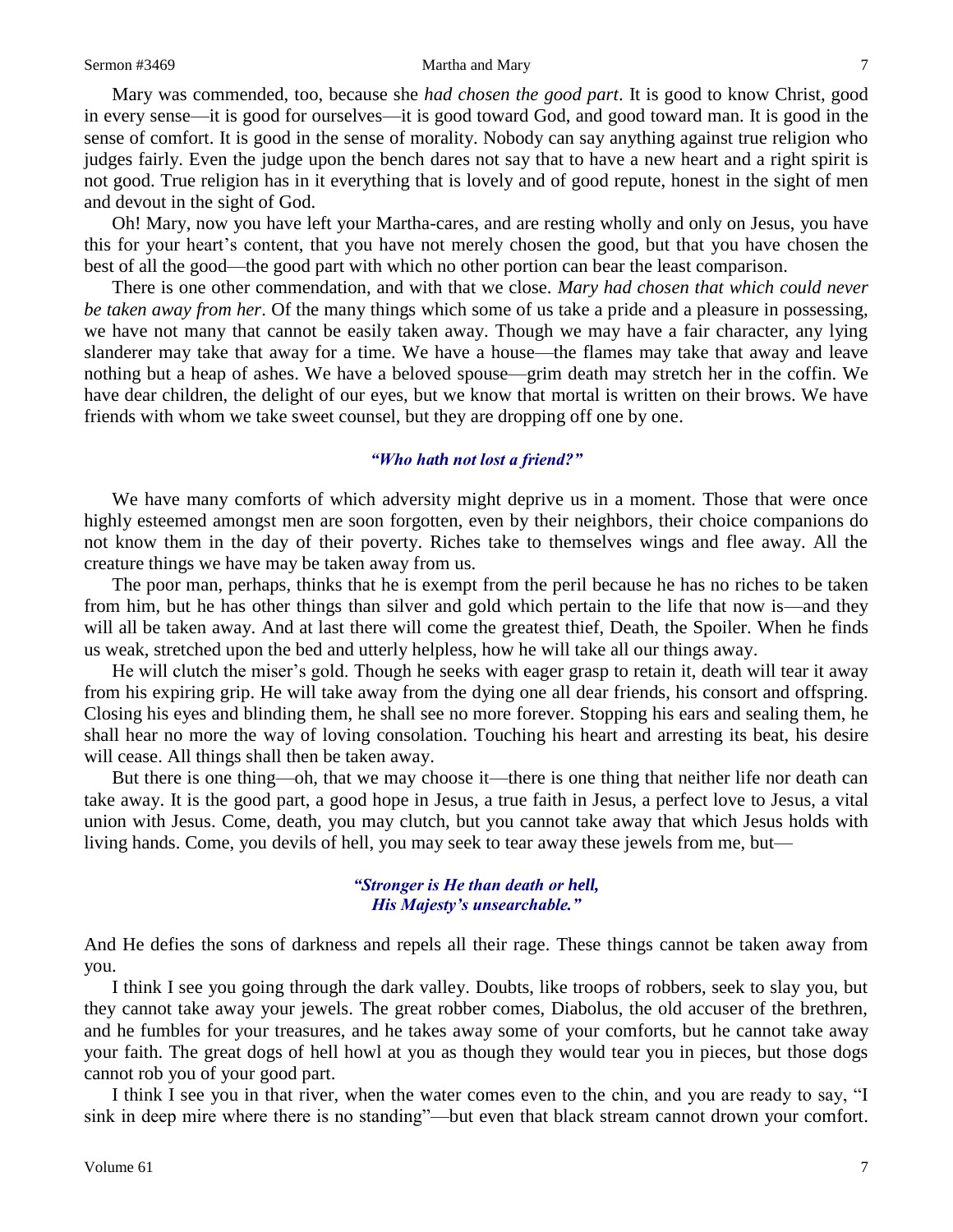### 8 Martha and Mary Sermon #3469

You have a hope that swims above the biggest billow. You have a song that sounds louder than the wailing of the tempest. No fatal shipwreck shall I fear, for Christ, my treasure, is with me there, and He preserves Himself and preserves me. Having chosen the good part, which cannot be taken from me, I am safe.

And now, dear friends, the question comes—question which I hope all who mean to be communicants at the Lord's Table, especially will ask themselves—"Have I chosen the good part?" Forget religious cares. Forget ecclesiastical troubles. Forget all that you have to do for Christ, and only think of what Christ has done for you. Have you chosen Him? Can you say in the language of that hymn, which makes us so happy when we sing it—

# *"On Christ, the solid rock I stand All other ground is sinking sand"?*

If so, come you saints, come and sit down. Be as lowly as Mary was. If there is a low place in the valley, the water is sure to run into it. And if there be a lowly heart, grace is sure to pour in there, though it should flow nowhere else. Go and take your seat at Jesu's feet. Come to the table and sit at Jesu's feet and have fellowship with Him.

And oh! you that have not chosen this good part, remember that in having despised it, you have despised your own mercy. The day will come when you will wish to alter your choice. May God change it now! If there be one here who says, "Oh! I wish I could have the good part." I tell you, you may have it. If there is one soul here that desires to be saved, you may be saved. Christ desires you more than you can possibly desire Him. Christ died for sinners—you are a sinner—trust Him and you are saved. Then your sins are gone, His righteousness covers you with imperial purple, and you stand an heir of heaven, an adopted child of God.

> *"Oh! believe the record true, God to you His Son hath given."*

Trust in His blood. Trust in His merits and you shall be saved. Amen.

# **EXPOSITION BY C. H. SPURGEON**

# *JOHN 11:45-57*

Lazarus had been publicly raised from the dead. A great number of persons saw the miracle and there was never any question about its having been wrought.

**Verses 45-46.** *Then many of the Jews which came to Mary, and had seen the things which Jesus did, believed on him. But some of them went their ways to the Pharisees, and told them what things Jesus had done.* 

We could hardly have conceived it possible that men would have been guilty of such conduct as this to post off to Christ's enemies and lay it as an accusation against Him, that He had raised a man from the dead.

**47-48.** *Then gathered the chief priests and the Pharisees a council, and said, What do we? for this man doeth many miracles. If we let him thus alone, all men will believe on him: and the Romans shall come and take away both our place and nation.* 

They pretended that if Jesus Christ gathered to Himself a great party, the Romans would take umbrage at it—pounce upon the whole nation and destroy it, for fear of its revolting from under their sway. A gross falsehood throughout.

**49-50.** *And one of them, named Caiaphas, being the high priest that same year, said unto them, Ye know nothing at all. Nor consider that it is expedients for us, that one man should die for the people, and that the whole nation perish not.*